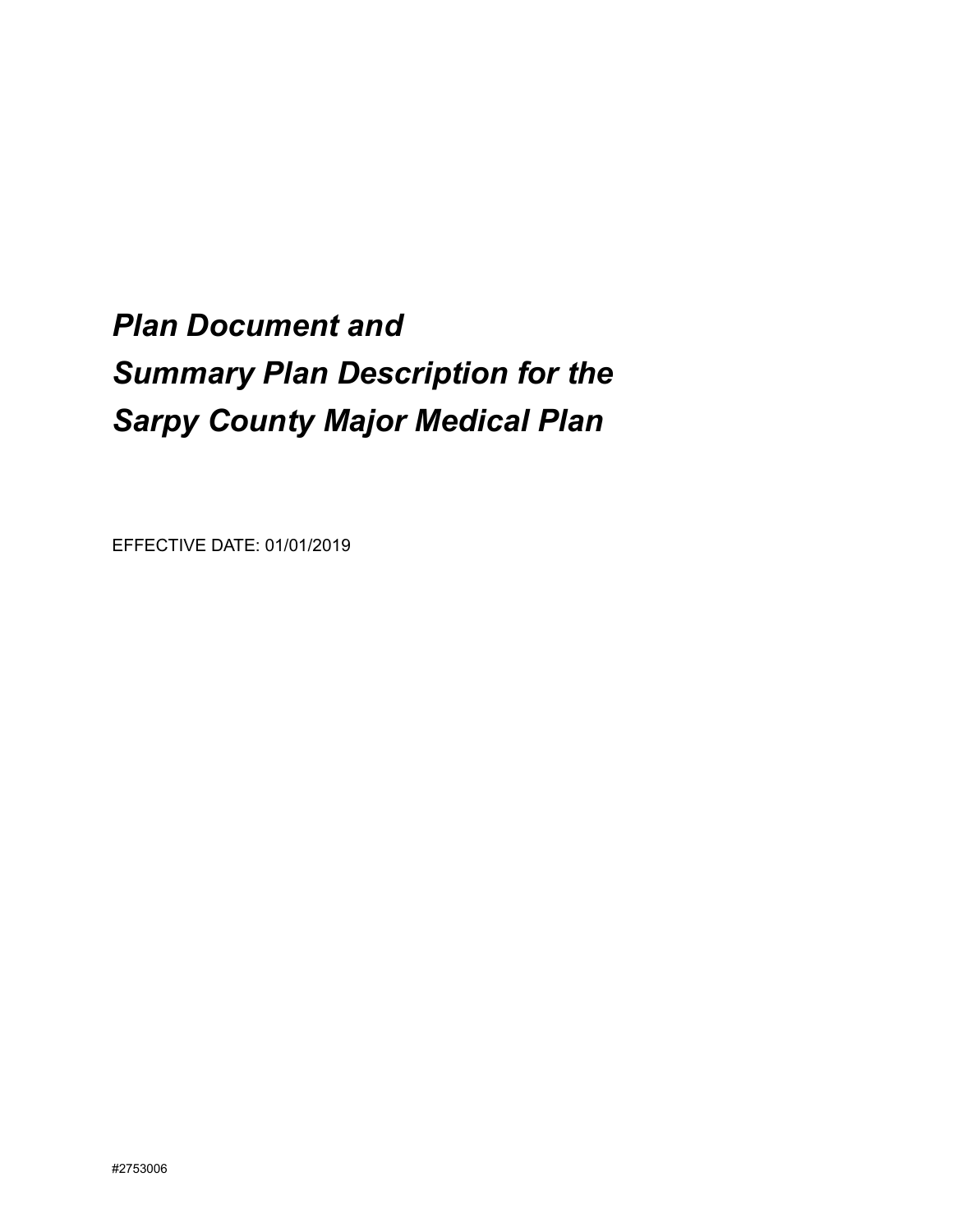# **Introduction**

*Sarpy County (the "Employer" or "Company") is pleased to offer you this benefit plan. It is a valuable and important part of your overall compensation package.* 

*This booklet provides information about your major medical insurance. It serves as the Plan document and the Summary Plan Description ("SPD") for the Sarpy County Major Medical Plan ("the Plan"). The information supplements the benefits certificate, benefit summaries, schedule of benefits, Certificate of Coverage and other descriptive documents relating to the Plan. Unless otherwise noted, if there are any conflicts between the terms of this Plan document/SPD and the terms of any benefits certificates or summaries distributed by the insurer of the Plan, the information distributed by the insurer shall control.*

*We encourage you to read this booklet and become familiar with your benefits. You may also wish to share this information with your enrolled family members.* 

*This SPD and Plan document replace all prior SPDs and Plan documents you may have in your files. Be sure to keep this booklet in a safe and convenient place for future reference.*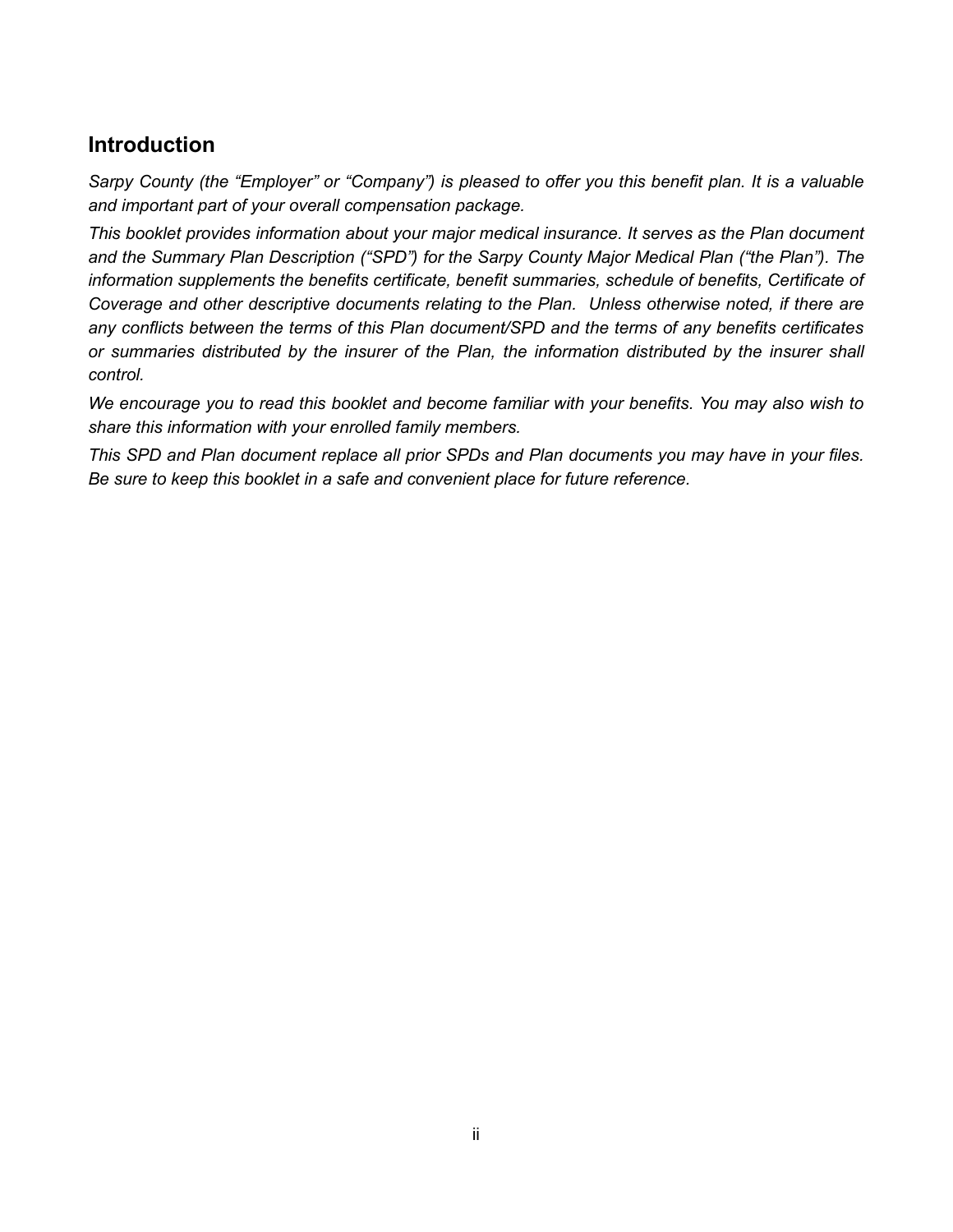# **Table of Contents**

| Look-back Measurement Method for Determining Full-time Employee Status  1 |  |
|---------------------------------------------------------------------------|--|
|                                                                           |  |
|                                                                           |  |
|                                                                           |  |
|                                                                           |  |
|                                                                           |  |
|                                                                           |  |
|                                                                           |  |
|                                                                           |  |
|                                                                           |  |
|                                                                           |  |
|                                                                           |  |
|                                                                           |  |
|                                                                           |  |
|                                                                           |  |
|                                                                           |  |
|                                                                           |  |
|                                                                           |  |
|                                                                           |  |
|                                                                           |  |
|                                                                           |  |
|                                                                           |  |
|                                                                           |  |
|                                                                           |  |
|                                                                           |  |
|                                                                           |  |
|                                                                           |  |
|                                                                           |  |
|                                                                           |  |
| Severability                                                              |  |
|                                                                           |  |
|                                                                           |  |
|                                                                           |  |
|                                                                           |  |
|                                                                           |  |
|                                                                           |  |
|                                                                           |  |
|                                                                           |  |
|                                                                           |  |
|                                                                           |  |
|                                                                           |  |
|                                                                           |  |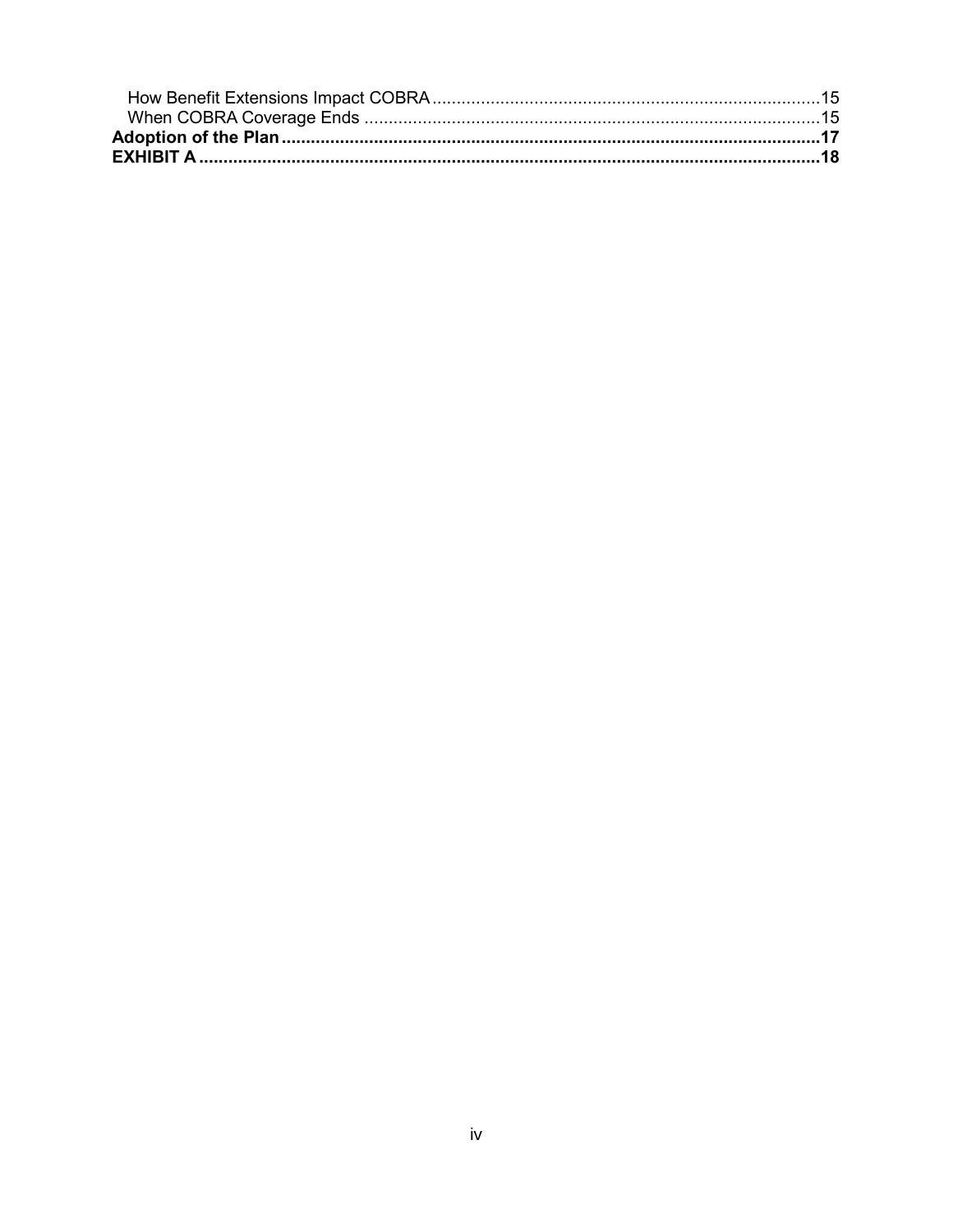# **Plan Overview**

The Plan provides major medical coverage to eligible employees and their dependents through a combination of insurance provided by the insurer selected by the Company ("Insurer") and partial self-funding.

# **Your Eligibility**

You are eligible for major medical coverage if you are a full-time active employee normally scheduled to work 30 hours per week or if you are an Elected Official.

Unless otherwise communicated to you by Sarpy County, the following individuals are not eligible for benefits: employees of a temporary or staffing firm, payroll agency, or leasing organization, contract employees, part-time employees, persons hired on a seasonal or temporary basis, and other individuals who are not on the Employer payroll, as determined by the Employer, without regard to any court or agency decision determining common-law employment status.

# **Eligible Dependents**

The definition of eligible dependents and other provisions, such as whether you may enroll your eligible dependents in the Plan, are defined in the insurance certificates. Those provisions, and the definition of a dependent, are incorporated by reference herein.

### **When Coverage Begins**

To be eligible for major medical coverage, you must satisfy the eligibility requirements described in the applicable insurance certificates and other materials provided. Unless otherwise stated in those materials your coverage begins the first of the month following date of hire; if hired on the first you are immediately eligible. Coverage for your eligible dependents begins on the same day as your initial eligibility provided you enroll your dependents within 31 days of eligibility. Certain benefits, such as disability or life insurance, may require you to be actively at work in order to be initially eligible for a Benefit Program and for any change in coverage to take effect. See the materials provided by your Insurer to determine when this applies to you.

# **Look-back Measurement Method for Determining Full-time Employee Status**

The Company uses the look-back measurement method to determine who is a full-time employee for purposes of the Plan's health care benefits. The look-back measurement method is based on Internal Revenue Service (IRS) final regulations.

The look-back measurement method applies to:

• All employees;

The look-back measurement method involves three different periods:

- A measurement period;
- The stability period; and
- An administrative period.

The measurement period is a period for counting your hours of service. Different measurement periods apply to ongoing employees, new employees who are variable hour, seasonal or parttime, and new non-seasonal employees who are expected to work full time.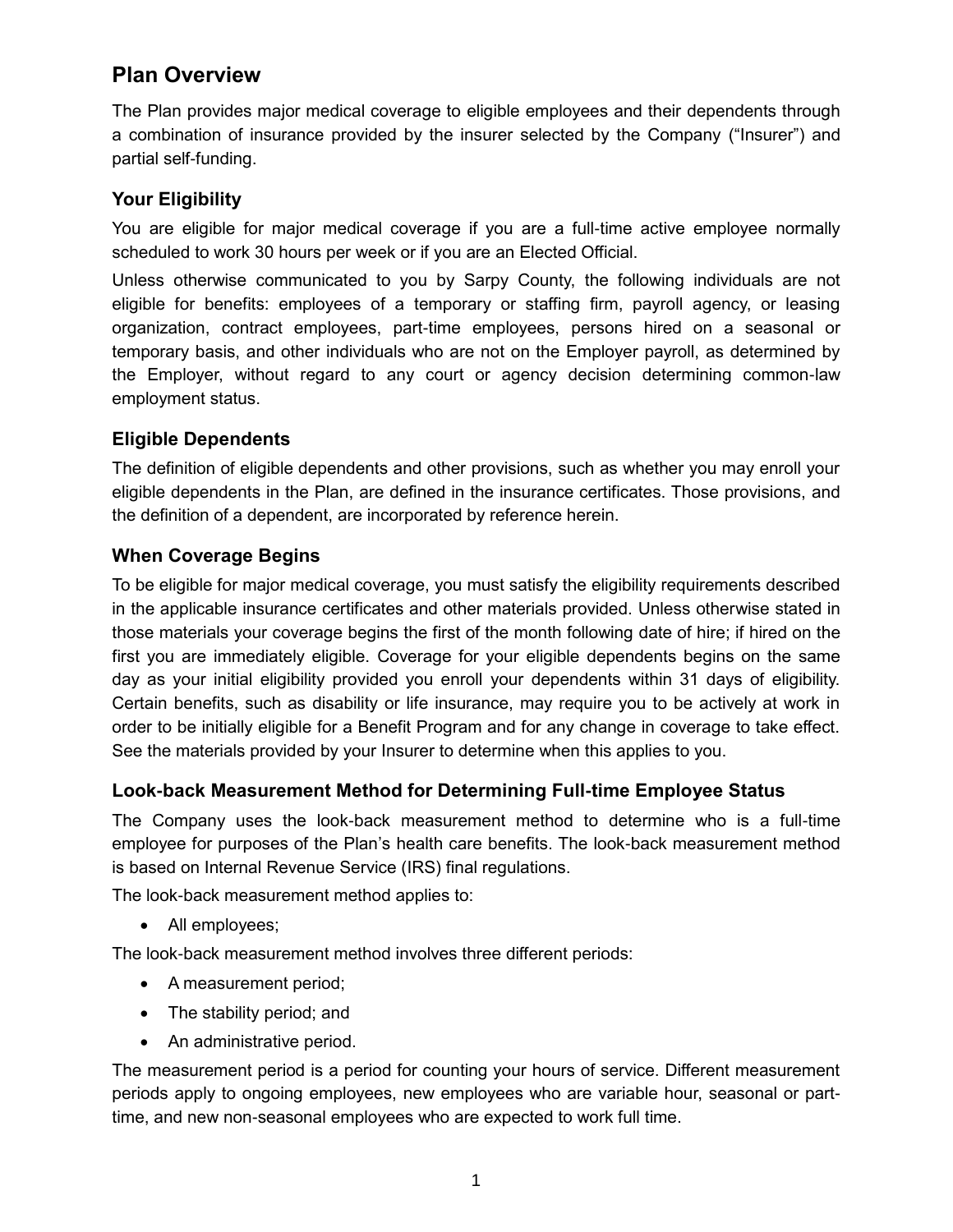If you are an ongoing employee, this measurement period is called the "standard measurement period." Your hours of service during the standard measurement period will determine your eligibility for the Plan's health care benefits for the stability period that follows the standard measurement period and any administrative period.

If you are a new employee who is variable hour, seasonal or part-time, this measurement period is called the "initial measurement period." Your hours of service during the initial measurement period will determine your eligibility for the Plan's health care benefits for the stability period that follows the initial measurement period and any administrative period.

If you are a new non-seasonal employee who is expected to work full time, the Company will determine your status as a full-time employee who is eligible for the Plan's health care benefits based on your hours of service for each calendar month. Once you have been employed for a certain length of time, the measurement rules for ongoing employees will apply to you.

The stability period is a period that follows a measurement period. Your hours of service during the measurement period will determine whether you are considered a full-time employee who is eligible for health care benefits during the stability period. As a general rule, your status as a fulltime employee or a non-full-time employee is "locked in" for the stability period, regardless of how many hours you work during the stability period, as long as you remain an employee of the Company. There are exceptions to this general rule for employees who experience certain changes in employment status.

An administrative period is a short period between the measurement period and the stability period when the Company performs administrative tasks, such as determining eligibility for coverage and facilitating Plan enrollment. The administrative period may last up to 90 days. However, the initial measurement period for new employees and the administrative period combined cannot extend beyond the last day of the first calendar month beginning on or after the one-year anniversary of the employee's start date (totaling, at most, 13 months and a fraction of a month).

Special rules may apply in certain circumstances, such as when employees are rehired by the Company or return from unpaid leave.

The rules for the look-back measurement method are very complex. Keep in mind that this information is a summary of how the rules work. More complex rules may apply to your situation. The Company intends to follow applicable IRS guidance when administering the lookback measurement method. If you have any questions about this measurement method and how it applies to you, please contact the Plan Administrator.

# **Proof of Dependent Eligibility**

The Employer reserves the right to verify that your dependent is eligible or continues to be eligible for coverage under the Plan. If you are asked to verify a dependent's eligibility for coverage, you will receive a notice describing the documents that you need to submit. To ensure that coverage for an eligible dependent continues without interruption, you must submit the required proof within the designated time period. If you fail to do so, coverage for your dependent may be canceled retroactively.

# **Your Contribution for Coverage**

Each year, the Employer will evaluate all costs and may adjust the cost of coverage during the next annual enrollment. Any required contribution amount will be provided to you by the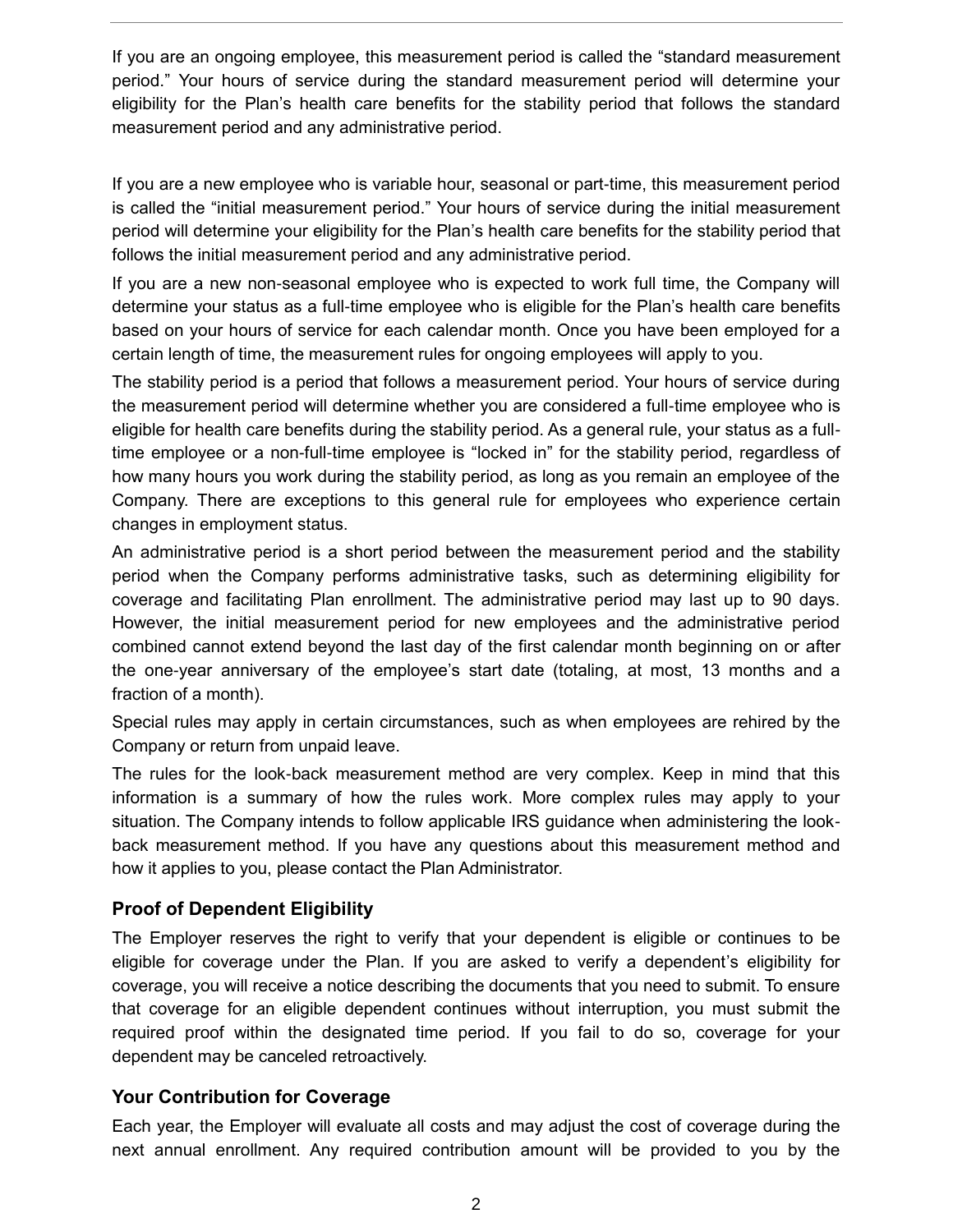Employer in your enrollment materials. You may also request a copy of any required contribution amounts from the Plan Administrator.

For most benefits you pay the employee cost of Plan premiums through pre-tax payroll deductions each pay period; however, some Benefit Programs may require premiums to be paid with after-tax dollars.

## **Enrolling for Coverage**

#### **New Hire Enrollment**

As a newly eligible employee, you will receive an Election Form and enrollment information when you first become eligible for benefits. You will need to make your coverage elections by the deadline shown in your enrollment materials. When you enroll in the Plan, you authorize the Employer to deduct any required premiums from your pay through salary reduction.

The elections you make will remain in effect until the next open enrollment, unless you have a qualifying change in status. After your initial enrollment, you will enroll during the designated annual open enrollment period. If you do not enroll for coverage when initially eligible, you will be deemed to have elected no coverage or the default coverage designated by the Employer.

#### **Annual Open Enrollment Period**

Each year during a designated open enrollment period, you will be given an opportunity to make your elections for the upcoming year. Your enrollment materials and Election Form will provide the options available to you and your share of the premium cost, as well as any default coverage you will be deemed to have elected if you do not make an election by the specified deadline. The elections you make will take effect on January 1 and stay in effect through December 31, the Plan Year, unless you have a qualifying change in status. The Plan Year may differ from the policy year of an insured benefit, with deductible and out-of-pocket expenses based on the policy year. You should refer to the insurance certificate and other materials provided by the Insurer to determine if a different policy year applies.

# **Qualifying Change in Status**

If you experience a change in certain family or employment circumstances that results in you or a covered dependent gaining or losing eligibility under a health plan, you can change your coverage to fit your new situation without waiting for the next annual open enrollment period.

As defined by Internal Revenue Code Section 125, or the regulations thereunder, the following events may be considered a change in status:

- your marriage;
- the birth, adoption, or placement for adoption of a child;
- your death or the death of your spouse or other eligible dependent;
- your divorce, annulment, or legal separation;
- a change in a dependent child's eligibility;
- a change in employment status for you or your spouse that affects benefits (including termination or commencement of employment, strike or lockout, or commencement of or return from an unpaid leave of absence);
- a change in your Employer work location or home address that changes your overall benefit options and/or prices;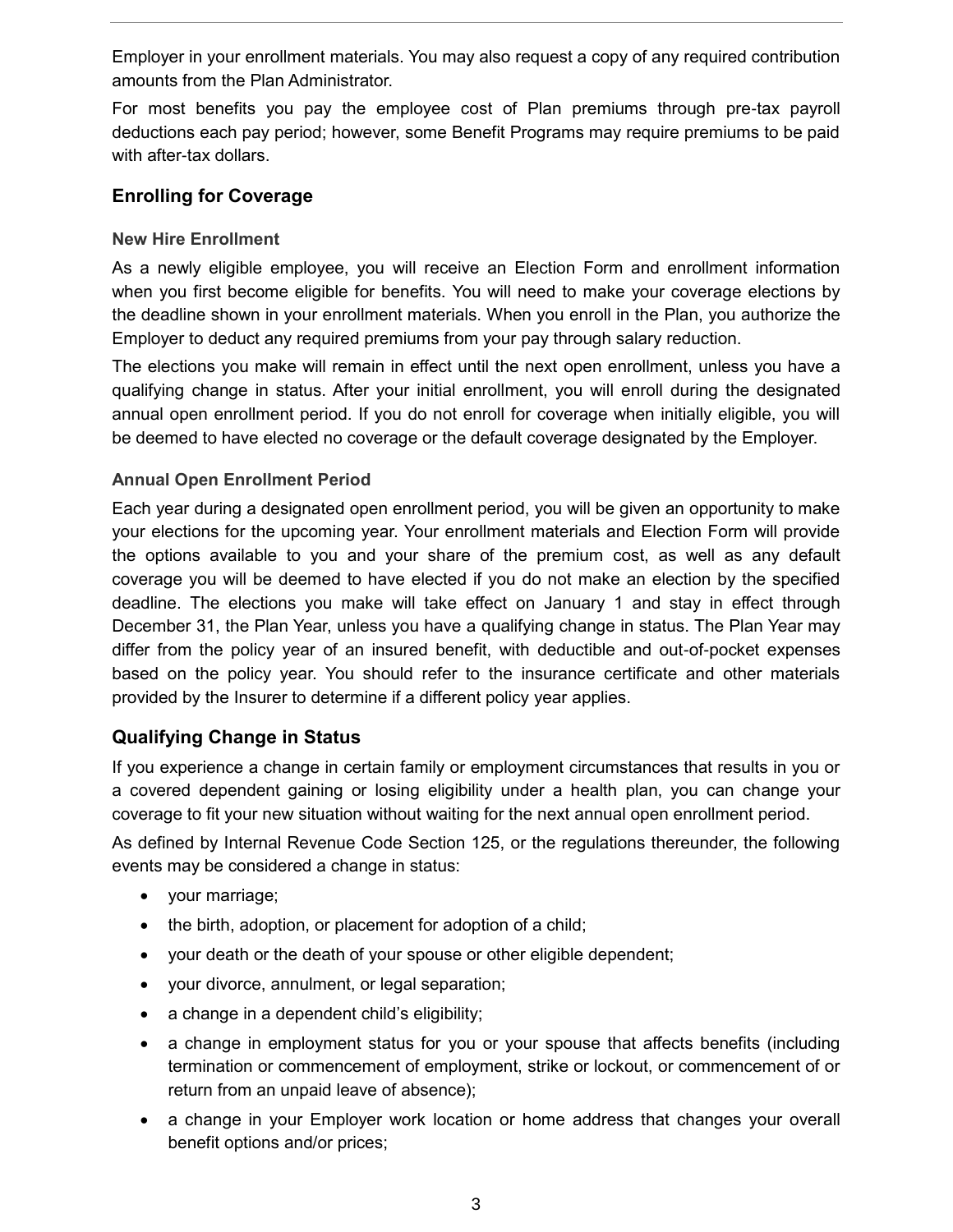- employee's spouse's open enrollment period differs and employee needs to make changes to account for other coverage;
- a significant change in coverage or the cost of coverage;
- a reduction or loss of your or a dependent's coverage under this or another plan; or
- a court order, such as a QMCSO or NMSN, that mandates coverage for an eligible dependent child;
- change in employment status to less than 30 hours of service per week on average even if reduction does not result in loss of Plan eligibility;
- eligibility for a Special Enrollment Period to enroll in a Qualified Health Plan through a Marketplace or seeking to enroll in a Qualified Health Plan through a Marketplace during the Marketplace's annual open enrollment period;

If you experience a change in certain family or employment circumstances, you can change your coverage. Changes in your election must be consistent with your change in status event. For example, if you get married, you may change your coverage level from you only to you and your spouse. If you move, and your current coverage is no longer available in the new area, you may change your coverage option.

You should report a status change to the Plan Administrator as soon as possible, but no later than 31 days after the event occurs.

Keep in mind that certain mid-year election change events do not apply to health Flexible Spending Accounts (FSAs), such as cost or coverage changes. Contact the Plan Administrator if you have questions about when you can change your elections.

### **When Coverage Ends**

Except as otherwise provided in the insurance certificate, your coverage under this Plan ends on the last day of the month in which your employment terminates. Coverage may be extended under certain circumstances, such as when you take an approved leave of absence.

Coverage for your covered dependents ends on the date your coverage ends, or, if earlier, on the last day of the month in which your dependent is no longer eligible for coverage under the Plan.

Coverage will also end for you and your covered dependents as of the date the Employer terminates this Plan or, if earlier, the effective date you request coverage to be terminated for you and/or your covered dependent.

# **Cancellation of Coverage**

If you fail to pay any required premium for coverage under the Plan, coverage for you and your covered dependents will be canceled for that Plan and no claims incurred after the effective date of cancellation will be paid.

# **Coverage While Not at Work**

In certain situations, coverage may continue for you and your dependents when you are not at work, so long as you continue to pay your share of the cost. If you take an unpaid leave of absence, you will need to make payment arrangements prior to the start of your leave. Your payments will be made on an after-tax basis, unless you are on paid leave, in which case your premium payments will continue to be deducted on a pre-tax basis. You should discuss with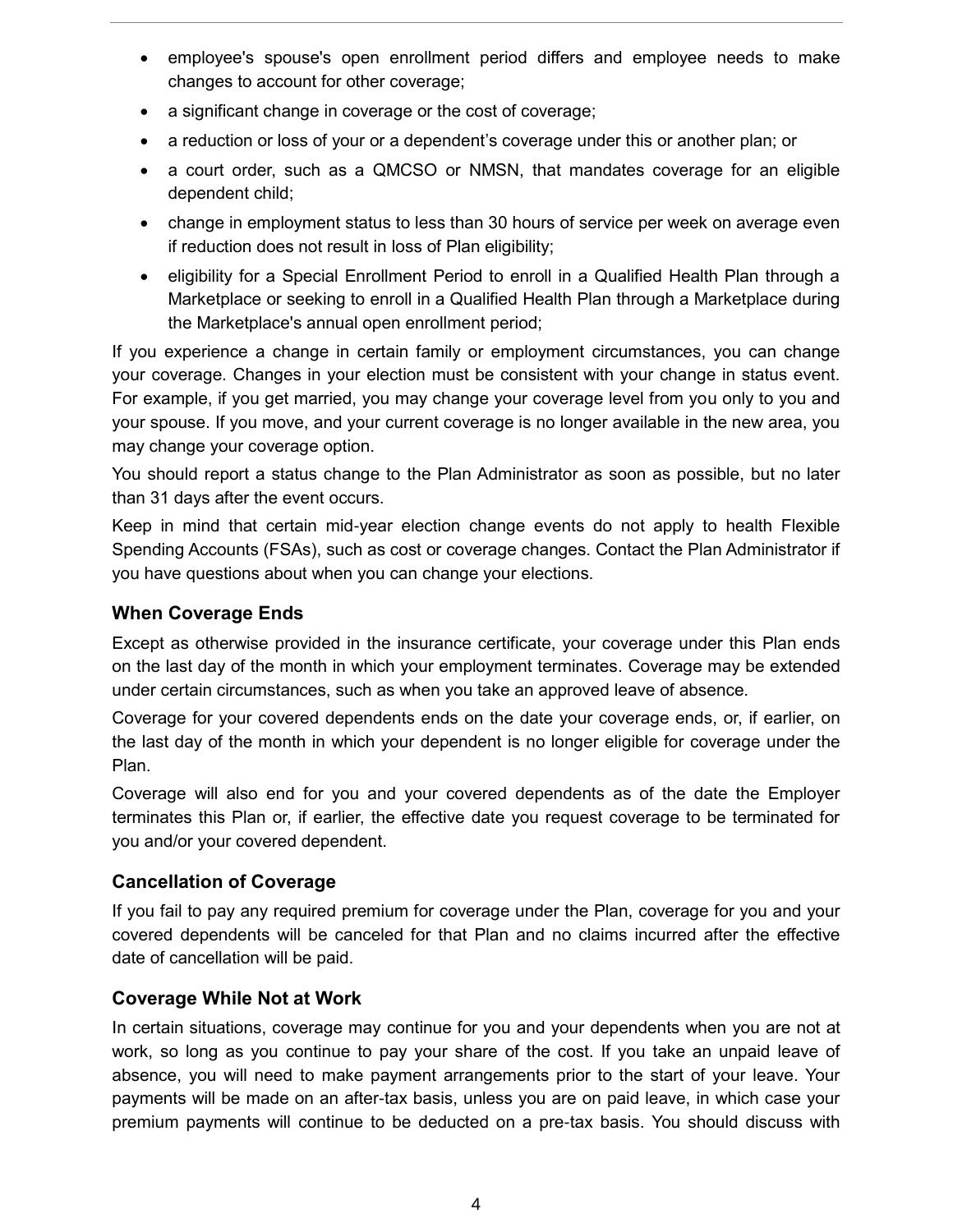Human Resources or your supervisor what options are available for paying your share of costs while you are absent from work.

# **If You Take a Leave of Absence (FMLA)**

If you take an approved FMLA leave of absence, your coverage will continue for the duration of your leave, as long as you continue to pay your share of the cost as required under the Employer's FMLA Policy.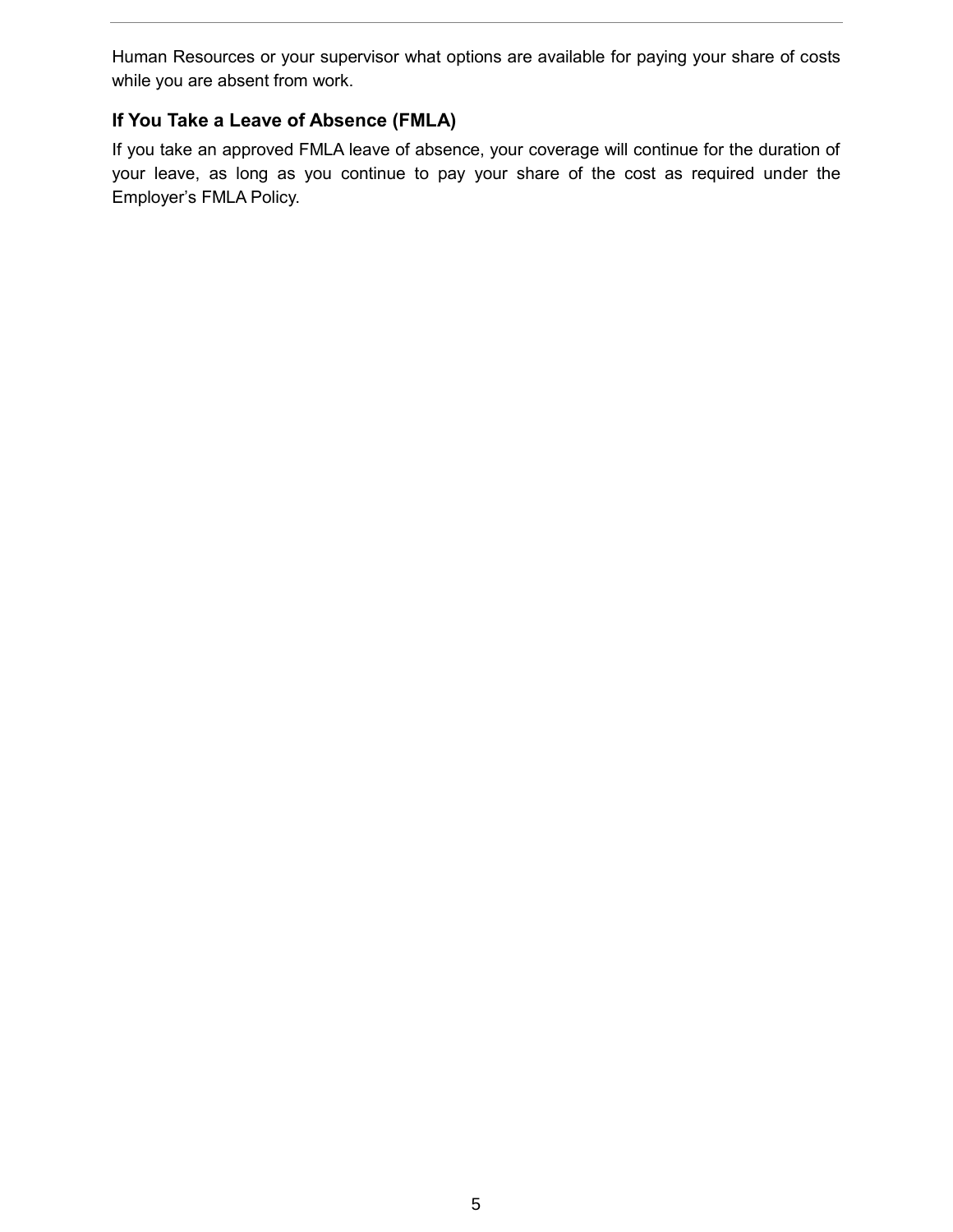# **Benefits**

The Plan provides major medical benefits as outlined in the insurance certificates and summaries distributed by the Insurer. The Plan is fully-insured and benefits are paid for by the Insurer. For the current Plan Year the Company has decided to partially self-fund the Plan and to supplement the benefits provided by the Insurer as outlined in Exhibit A ("Partially Self Funded Benefits").

## **How to File a Claim**

Claims for benefits under the Plan should be filed as outlined in the insurance certificates and summaries distributed by the Insurer. For Partially Self Funded Benefits, when you (or your medical provider) submit eligible medical expenses incurred during a coverage period to the Insurer, claims will automatically be made to the Company's Claims Administrator for determination of coverage and payment, if applicable. Claims will be handled in accordance with the claims procedures outlined in the insurance certificate and summaries provided by the Insurer. To the extent a claim is denied, you may appeal the denial in accordance with the procedures outlined in the insurance certificate and summaries provided by the Insurer. If the Claim pertains solely to Partial Self-Funding Benefits than the appeal should be directed to the Claims Administrator.

#### **Benefit Payment**

When you file a claim, payment will be made directly to the provider or to the member as directed by the group administrator.

# **Timely Filing**

To be eligible for reimbursement under the Plan, a claim must be submitted within the time frame established by the Primary Carrier Plan. If that plan is silent, the claim must be submitted within 12 months of the date of service.

#### **When Participation Ends**

Your participation in the Plan ends at the end of the month in which your employment terminates or if you fail to pay any required premium contribution.

If you terminate employment, your PSF can be used only for eligible expenses incurred before the end of the month of your termination.

# **Health Care Flexible Spending Account and PSF**

The PSF is different from a Health Care Flexible Spending Account even though both may reimburse similar expenses. If you participate in both a Health Care Flexible Spending Account and a PSF, eligible expenses will be first reimbursed through the PSF.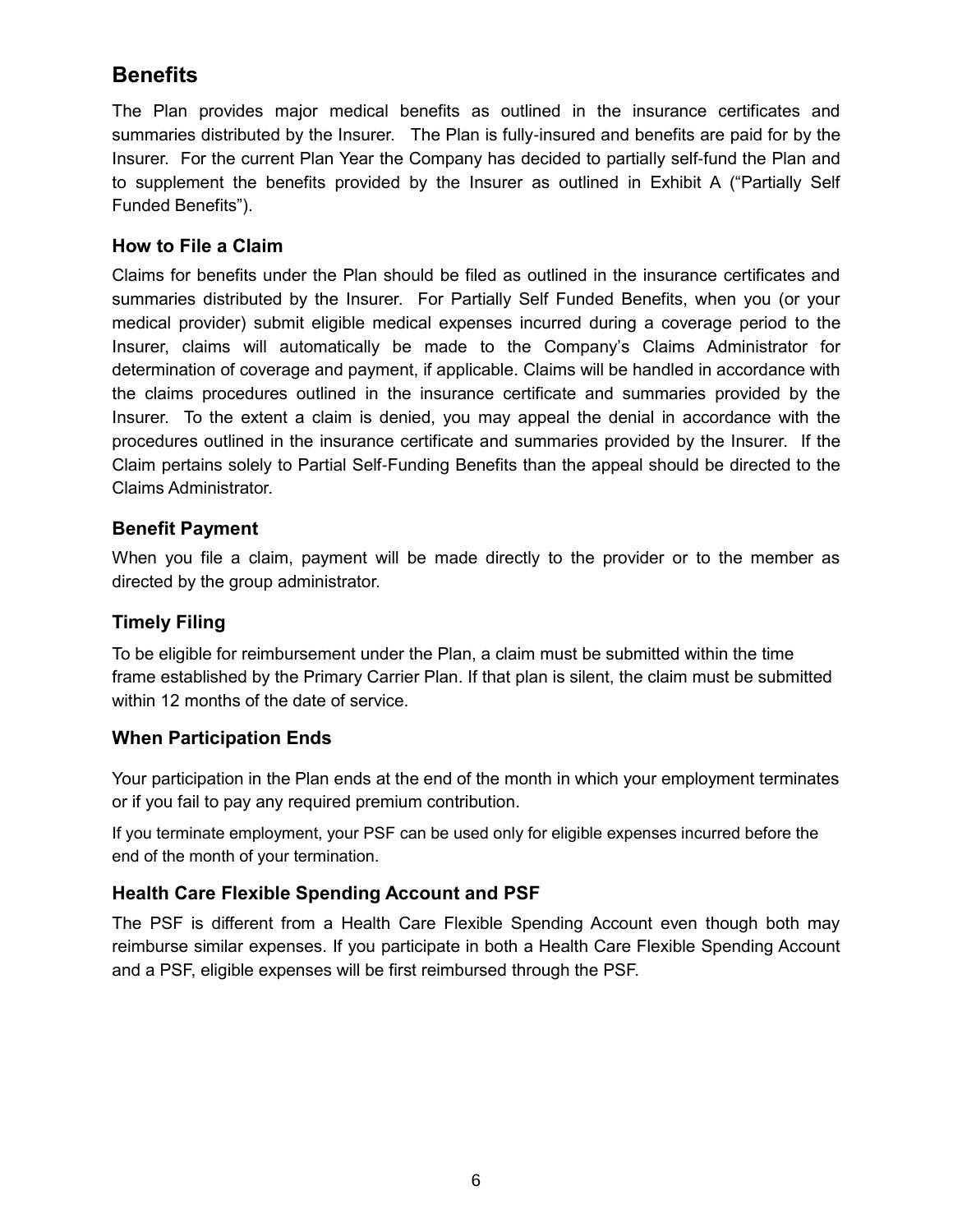# **Administrative Information**

The following sections contain legal and administrative information you may need to contact the right person for information or help. Although you may not use this information often, it can be helpful if you want to know:

- how to contact the Plan Administrator;
- how to contact the Insurer or Claims Administrators;
- what to do if a benefit claim is denied; and
- your rights under Federal laws such as COBRA.

IMPORTANT: This Summary Plan Description may not include language or certain mandated coverage required by state insurance laws. State mandated coverage may be addressed separately in the insurance certificates provided by the Insurer.

# **Plan Sponsor and Administrator**

Sarpy County is the Plan Sponsor and the Plan Administrator for this Plan. You may contact the Plan Administrator at the following address and telephone number:

**Plan Administrator** Sarpy County 1261 Golden Gate Drive Suite 4E Papillion, NE 68046 402-593-4487

The Plan Administrator will administer this Plan and will be the "Named Fiduciary" for the Plan. The Plan Administrator will have control of the day-to-day administration of this Plan and will serve without additional remuneration if such individual is an employee of the Employer. The Plan Administrator will have the following duties and authority with respect to the Plan:

- To prepare and file with governmental agencies all reports, returns, and all documents and information required under applicable law;
- To prepare and furnish appropriate information to eligible employees and Plan participants;
- To prescribe uniform procedures to be followed by eligible employees and participants in making elections, filing claims, and other administrative functions in order to properly administer the Plan;
- To receive such information or representations from the Employer, eligible employees, and participants necessary for the proper administration of the Plan and to rely on such information or representations unless the Plan Administrator has actual knowledge that the information or representations are false;
- To properly administer the Plan in accordance with all applicable laws governing fiduciary standards; and
- To maintain and preserve appropriate Plan records.

In addition, the Plan Administrator has the discretionary authority to determine eligibility under all provisions of the Plan; correct defects, supply omissions, and reconcile inconsistencies in the Plan; ensure that all benefits are paid according to the Plan; interpret Plan provisions for all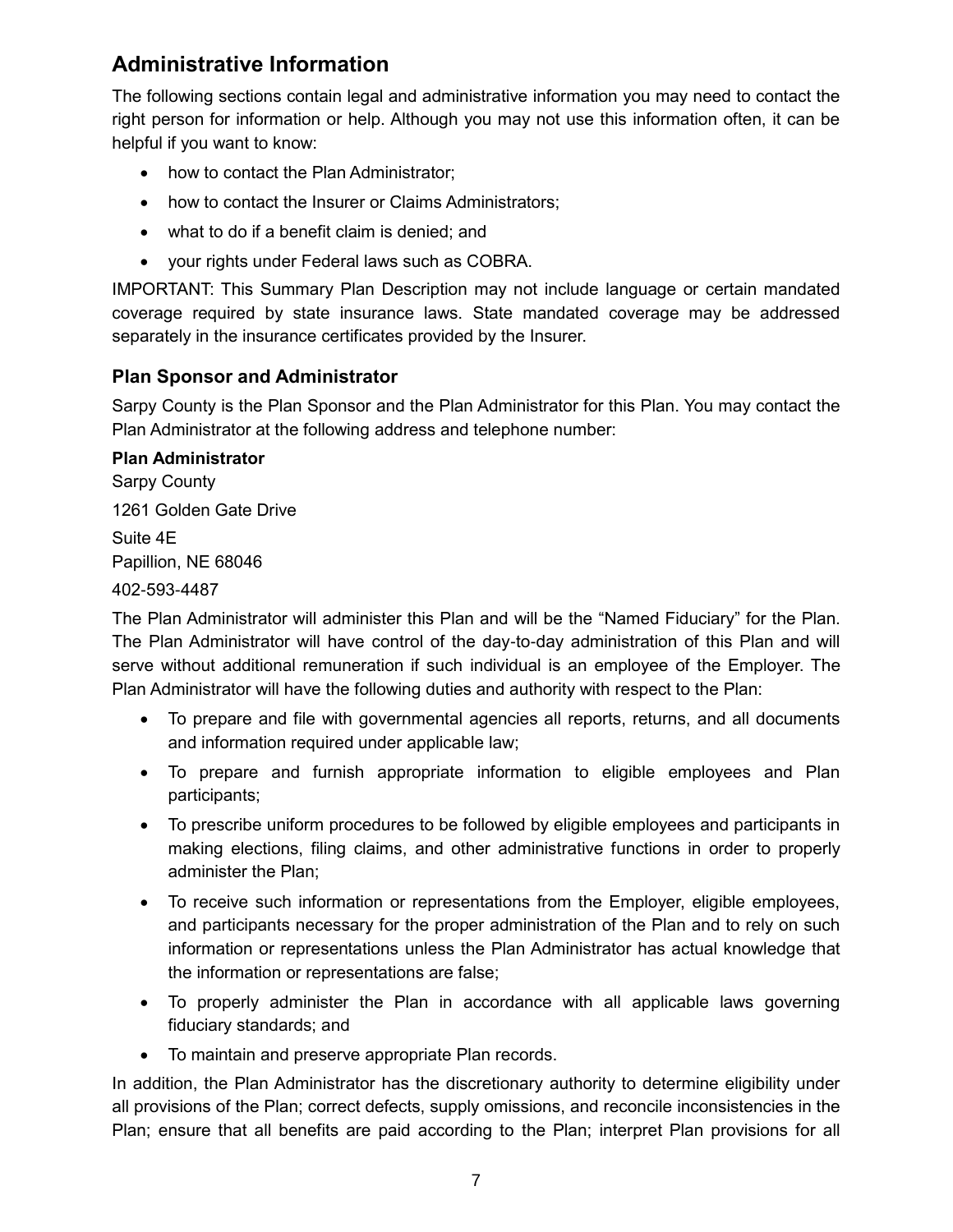participants and beneficiaries; and decide issues of credibility necessary to carry out and operate the Plan.

For fully insured benefits, unless otherwise expressly provided in the insurance policy or contract, the Insurer shall be the Named Fiduciary only with respect to the benefits provided through the insurance policy or contract. The Insurer shall be responsible for determining eligibility for and the amount of benefits payable under the Benefit Program, and for prescribing claims procedures to be followed by Participants. The Insurer shall also be responsible for paying claims.

# **Plan Year**

The Plan Year is January 1 through December 31.

# **Type of Plan**

This Plan is a called a "welfare plan", which includes group health plans; they help protect you against financial loss in case of sickness or injury.

#### **Identification Numbers**

The Employer Identification Number (EIN) is: EIN: 47-6006504

### **Plan Funding and Type of Administration**

Funding and administration of the Plan is as follows.

| Type of<br>Administration | The Plan is administered by the Employer through<br>an arrangement with Insurers and third-party<br>(claims) administrators. Insured benefits will be<br>payable solely by the Insurer.                                                                                                                                               |  |
|---------------------------|---------------------------------------------------------------------------------------------------------------------------------------------------------------------------------------------------------------------------------------------------------------------------------------------------------------------------------------|--|
| <b>Funding</b>            | The Employer and employees both contribute to<br>the Plan. Premiums are paid to the Insurers for<br>fully insured Benefit Programs and benefits will be<br>paid by the Insurer in accordance with the<br>applicable insurance contract/policy. The Partial<br>Self Funding benefits is paid for from the<br>Company's general assets. |  |

#### **Insurers/Claims Administrators**

The Insurer is responsible for administering benefits and paying claims, except for those claims covered by the Partial Self Funding Benefits. The Company has contracted with a separate Claims Administrator to process Partial Self Funding Benefits. You may contact the Insurer or Claims Administrator directly, using the information listed below.

While these service providers make every attempt to provide accurate information, mistakes can occur. It is important to understand that Federal law requires that the Plan Documents always control, even if their terms conflict with information given to you by an Insurer or other service provider.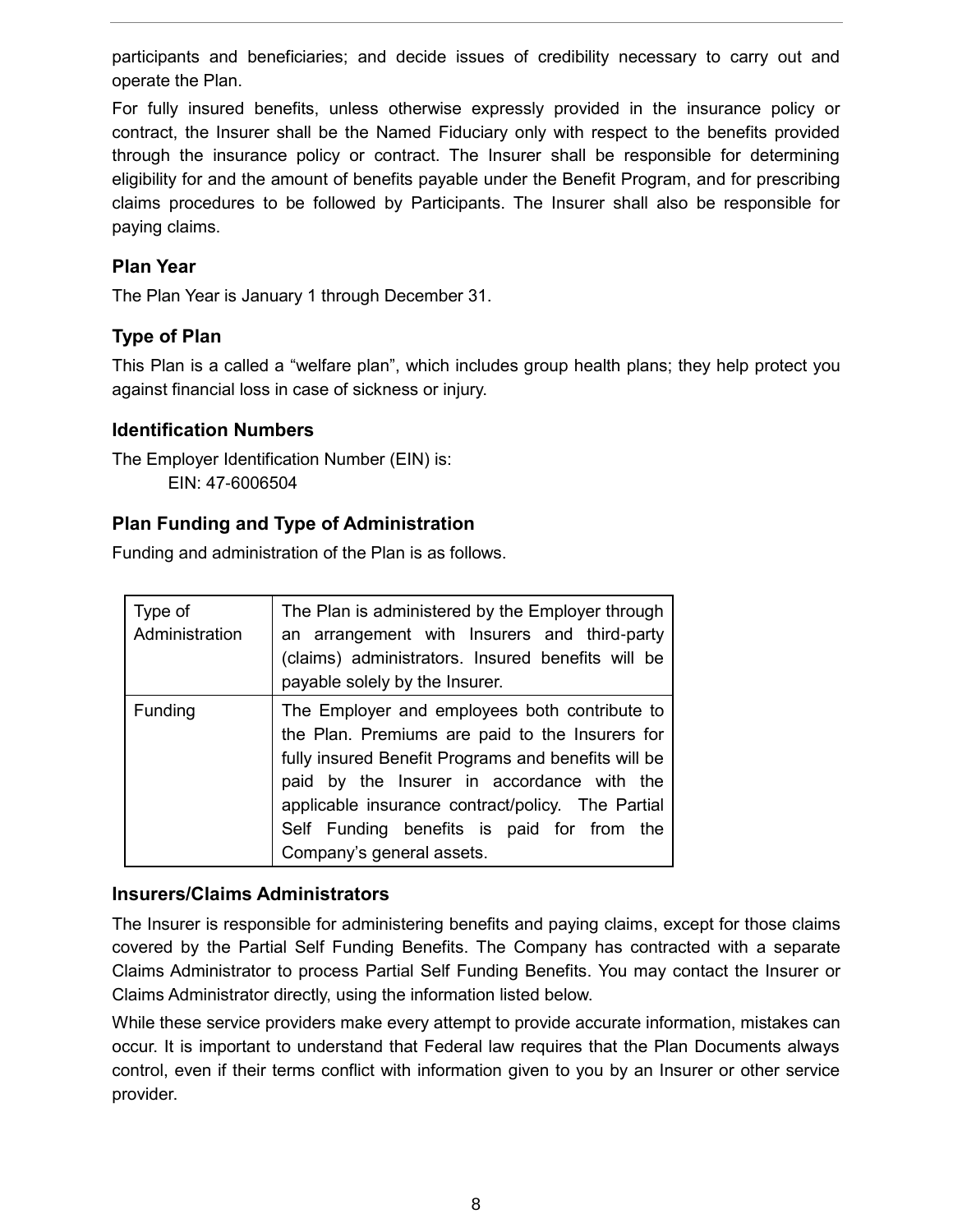#### **Claims Administrator for Partial Self Funding Benefits:**

Employee Benefit Systems 214 North Main Street PO Box 1053 Burlington, IA 52601 800-373-1327 www.ebs-tpa.com

## **Insurer:**

Blue Cross Blue Shield of Nebraska 1919 Aksarben Drive PO Box 3248 Omaha, NE 68180 800-422-2763

# **Agent for Service of Legal Process**

Service of Legal Process may be served upon: HR Director Sarpy County 1261 Golden Gate Drive Suite 4E Papillion, NE 68046 402-593-4487

And

Sarpy County Clerk 1210 Golden Gate Drive Suite 1250 Papillion, NE 68046 402-593-2105 Service of Legal Process may also be served on the Plan Administrator.

# **No Obligation to Continue Employment**

The Plan does not create an obligation for the Employer to continue your employment or interfere with the Employer's right to terminate your employment, with or without cause.

# **Non-Alienation of Benefits**

With the exception of a Qualified Medical Child Support Order, your right to any benefit under this Plan cannot be sold, assigned, transferred, pledged or garnished. The Plan Administrator or, where applicable, the Insurer, has procedures for determining whether an order qualifies as a QMCSO; participants or beneficiaries may obtain a copy without charge by contacting the Plan Administrator or Insurer.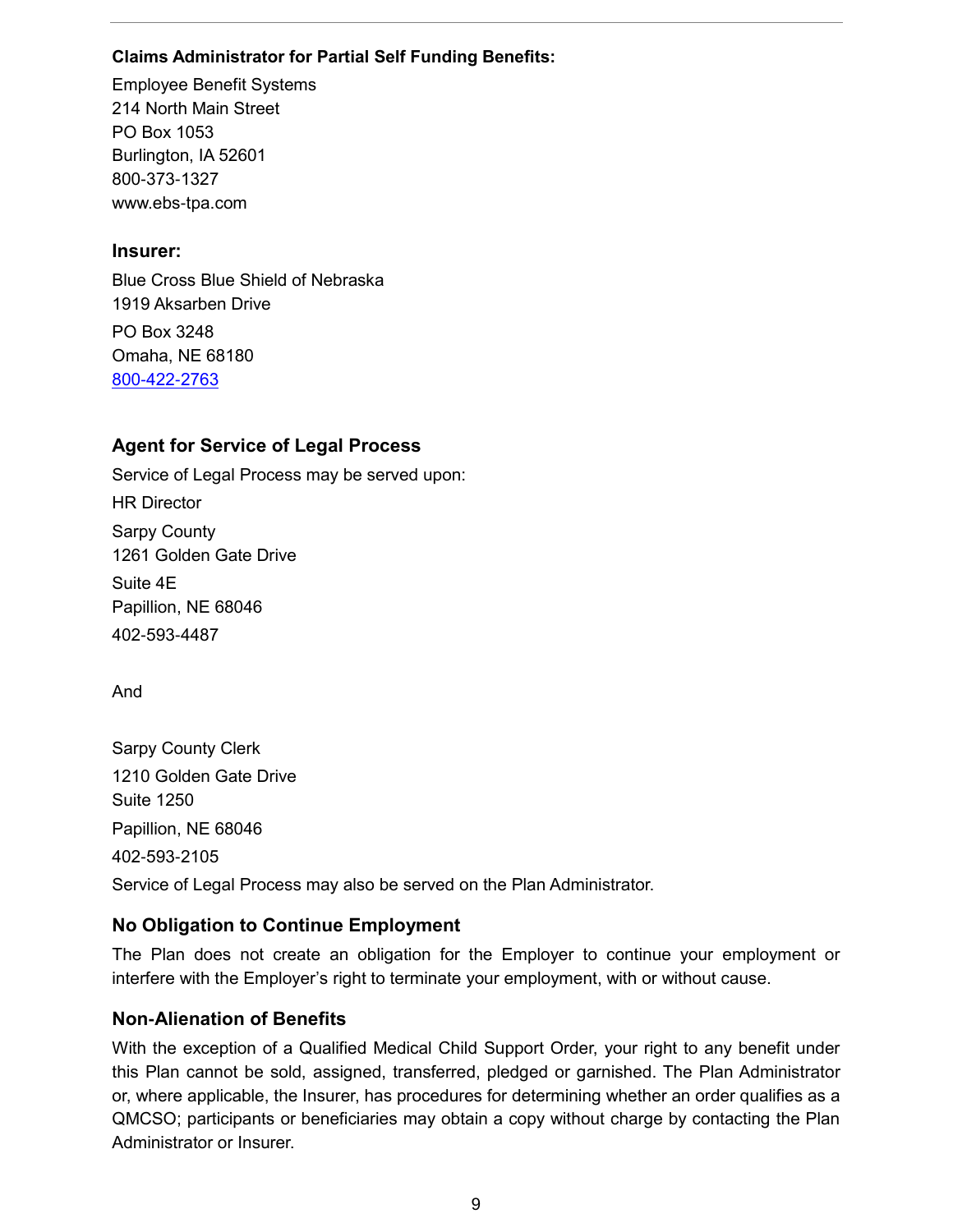# **Severability**

If any provision of this Plan is held by a court of competent jurisdiction to be invalid or unenforceable, the remaining provisions shall continue to be fully effective.

## **Payment of Benefits to Others**

The Insurer or Claims Administrator, as applicable, in its discretion, may authorize any payments due to be paid to the parent or legal guardian of any individual who is either a minor or legally incompetent and unable to handle his or her own affairs.

### **Expenses**

All expenses incurred in connection with the administration of the Plan, are Plan expenses and will be paid from the fund established for the payment of benefits under this plan.

### **Fraud**

No payments under the Plan will be made if you or a provider of services attempts to perpetrate a fraud upon the Plan with respect to any such claim. The Insurer or Claims Administrator will have the right to make the final determination of whether a fraud has been attempted or committed upon the Plan or if a misrepresentation of fact has been made. The Plan will have the right to recover any amounts, with interest, improperly paid by the Plan by reason of fraud. If you or a covered dependent attempts or commits fraud upon the Plan, your coverage may be terminated and you may be subject to disciplinary action by the Employer, up to and including termination of employment.

# **Indemnity**

To the full extent permitted by law, the Company will indemnify the Plan Administrator and each other employee who acts in the capacity of an agent, delegate, or representative ("Plan Administration Employee") of the Plan Administrator against any and all losses, liabilities, costs and expenses incurred by the Plan Administration Employee in connection with or arising out of any pending, threatened, or anticipated action, suit or other proceeding in which the Employee may be involved by having been a Plan Administration Employee.

# **Future of the Plan**

The Company has the sole right to amend, modify, suspend, or terminate all or part of the Plan at any time.

The Company may also change the level of benefits provided under the Plan at any time. If a change is made, benefits for claims incurred after the date the change takes effect will be paid according to the revised Plan provisions. In other words, once a change is made, there are no rights to benefits based on earlier Plan provisions.

# **Your HIPAA/COBRA Rights**

# **Health Insurance Portability and Accountability Act (HIPAA)**

Title II of the Health Insurance Portability and Accountability Act of 1996, as amended, and the regulations at 45 CFR Parts 160 through 164 (HIPAA) contain provisions governing the use and disclosure of Protected Health Information (PHI) by group health plans, and provide privacy rights to participants in those plans. These rules are called the HIPAA Privacy Rules.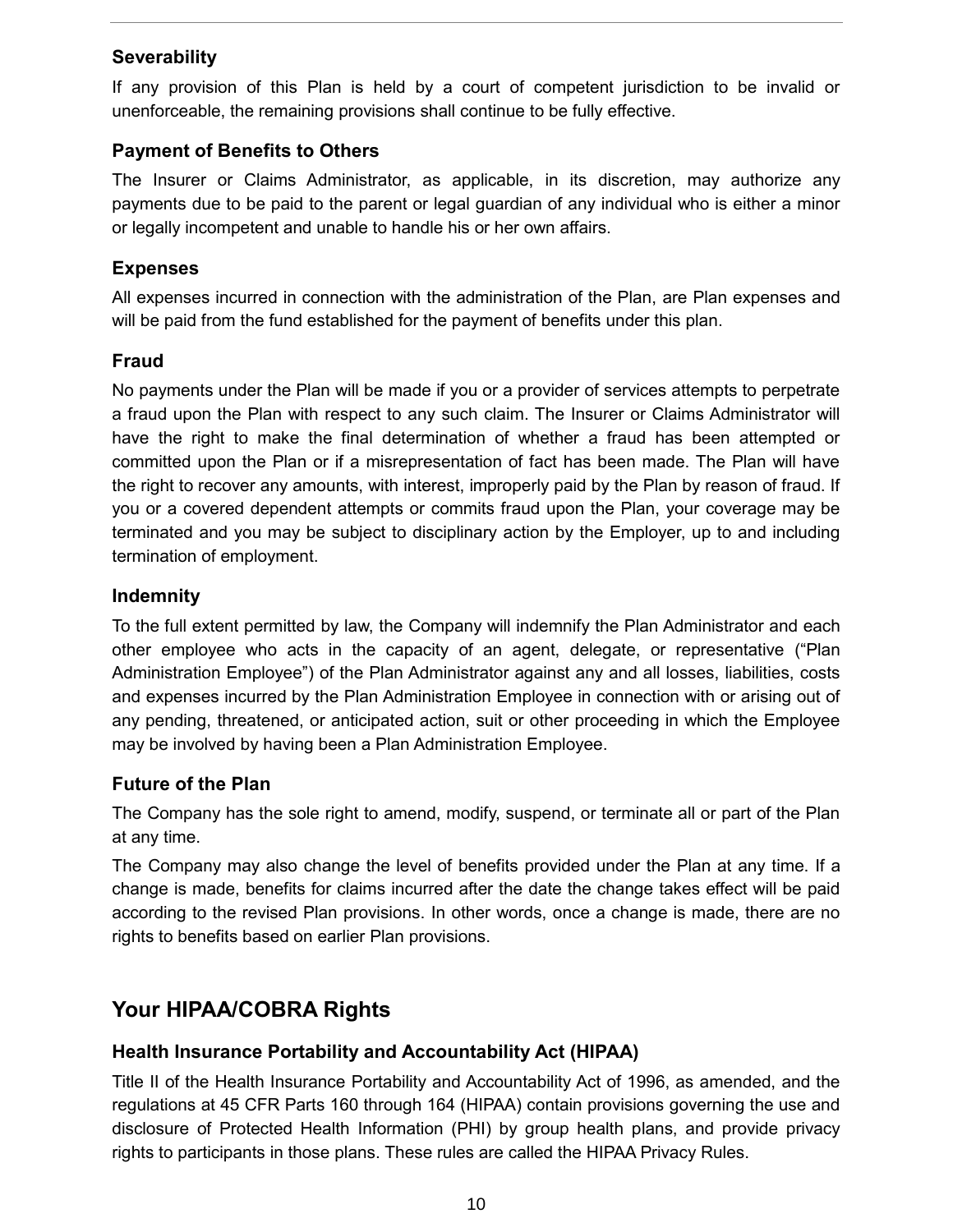You will receive a "Notice of Privacy Practices" from the Administrator(s) and/or Insurer(s) that contains information about how your individually identifiable health information is protected under the HIPAA Privacy Rules and who you should contact with questions or concerns.

The HIPAA Privacy Rules apply to group health plans. These plans are commonly referred to as "HIPAA Plans" and are administered to comply with the applicable provisions of HIPAA. PHI is individually identifiable information created or received by HIPAA Plans that relates to an individual's physical or mental health or condition, the provision of health care to an individual, or payment for the provision of health care to an individual. Typically, the information identifies the individual, the diagnosis, and the treatment or supplies used in the course of treatment. It includes information held or transmitted in any form or media, whether electronic, paper or oral. When PHI is in electronic form it is called "ePHI."

The HIPAA Plans may disclose PHI to the Plan Sponsor only as permitted under the terms of the Plan, or as otherwise required or permitted by HIPAA. The Plan Sponsor agrees to use and disclose PHI only as permitted or required by the HIPAA Privacy Rules and the terms of the Plan.

The HIPAA Plans (or an Insurer with respect to the HIPAA Plans) may disclose enrollment and disenrollment information to the Plan Sponsor. Also, the HIPAA Plans (or an Insurer with respect to the HIPAA Plans) may disclose Summary Health Information to the Plan Sponsor if the Plan Sponsor requests the information for the purposes of (1) obtaining premium bids from health plans for providing health insurance coverage under the Plan; or (2) modifying, amending or terminating the Plan. "Summary Health Information" means information that summarizes the claims history, claims expenses or types of claims experienced by individuals covered under the HIPAA Plans and has almost all individually identifying information removed. The HIPAA Plans may also disclose PHI to the Plan Sponsor pursuant to a signed authorization that meets the requirements of the HIPAA Privacy Rules.

In addition, the HIPAA Plans (or an Insurer with respect to the HIPAA Plans) may disclose PHI to the Plan Sponsor for plan administration purposes. Plan administration purposes means administration functions performed by the Plan Sponsor on behalf of the HIPAA Plans, such as claims processing, coordination of benefits, quality assurance, auditing and monitoring. Plan administration purposes do not include functions performed by the Plan Sponsor in connection with any other benefit or benefit plan of the Plan Sponsor or any employment-related actions or decisions.

The Plan Sponsor agrees that with respect to any PHI (other than enrollment/disenrollment information, Summary Health Information and information disclosed pursuant to a valid HIPAA authorization) disclosed to it by the HIPAA Plans (or an Insurer with respect to the HIPAA Plans), the Plan Sponsor will:

- Not use or further disclose the information other than as permitted or required by the Plan or as required by law;
- Ensure that any agents, including subcontractors, to whom it provides PHI received from the HIPAA Plans agree to the same restrictions and conditions that apply to the Plan Sponsor with respect to PHI;
- Not use or disclose the information for employment-related actions and decisions or in connection with any other benefit or employee benefit plan of the Plan Sponsor;
- Report to the HIPAA Plans any use or disclosure of PHI of which it becomes aware that is inconsistent with the permissible uses or disclosures;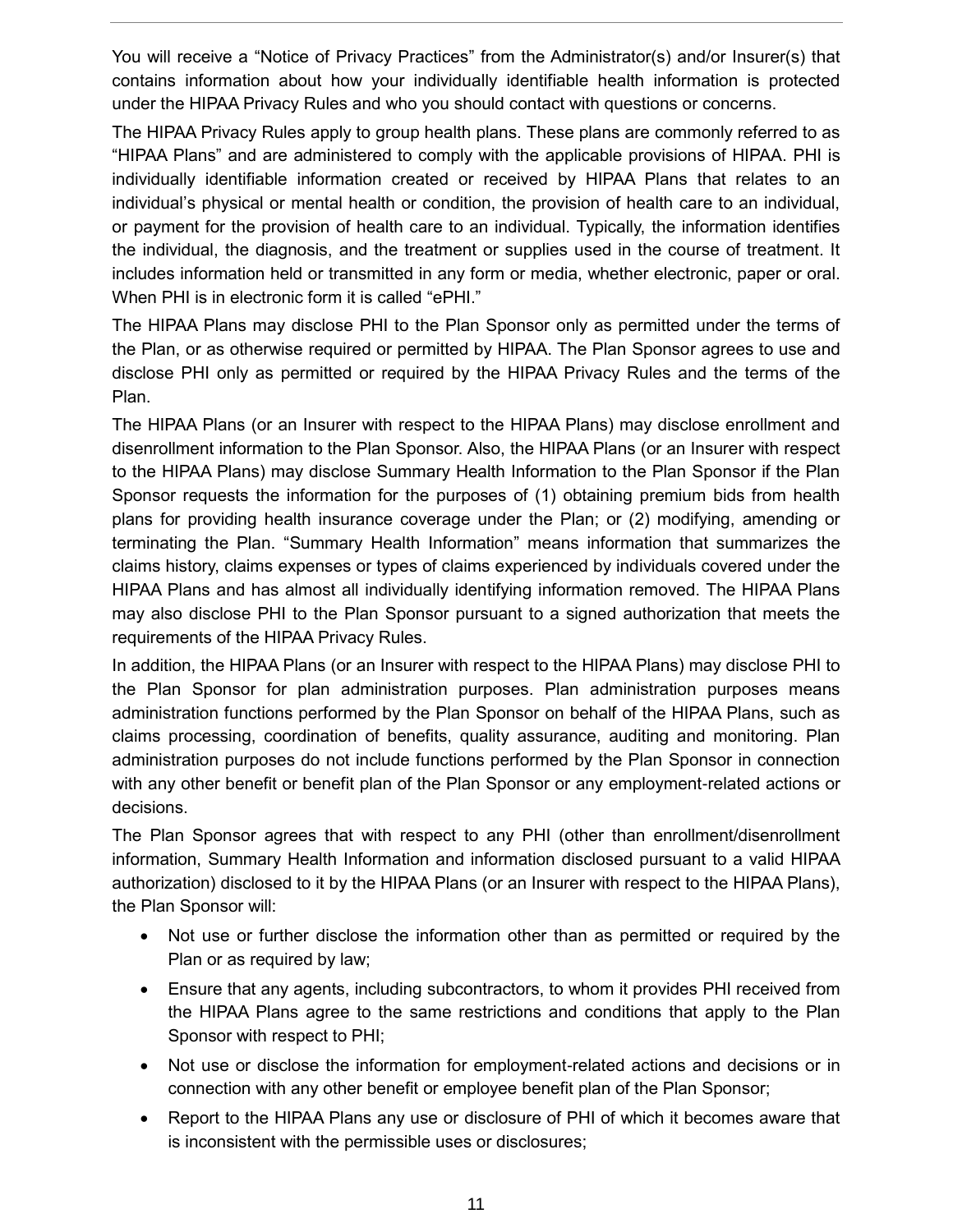- Make PHI available in accordance with the individual rights of access under the HIPAA Privacy Rules;
- Make an individual's PHI available for amendment, and incorporate any amendments, as required by the HIPAA Privacy Rules;
- Make available the information required to provide an accounting of disclosures to individuals, as required by the HIPAA Privacy Rules;
- Make its internal practices, books and records relating to the use and disclosure of PHI received from the HIPAA Plans available to the Secretary of the Department of Health and Human Services for purposes of determining compliance with HIPAA's requirements;
- If feasible, return or destroy all PHI received from the HIPAA Plans that the Plan Sponsor still maintains in any form and retain no copies of this information when no longer needed for the purpose for which disclosure was made, except that, if this return or destruction is not feasible, limit further uses or disclosures to those purposes that make the return or destruction of the information infeasible; and
- Ensure adequate separation between the HIPAA Plans and the Plan Sponsor is established.

In addition, the Plan Sponsor will reasonably and appropriately safeguard ePHI (other than enrollment/disenrollment information, Summary Health Information and information disclosed pursuant to a valid HIPAA authorization) that is created, received, maintained or transmitted to or by the Plan Sponsor on behalf of the HIPAA Plans. The Plan Sponsor will:

- Implement administrative, physical and technical safeguards that reasonably and appropriately protect the confidentiality, integrity, and availability of the ePHI that it creates, receives, maintains or transmits on behalf of the HIPAA Plans;
- Ensure that adequate separation between the HIPAA Plans and the Plan Sponsor is supported by reasonable and appropriate security measures;
- Ensure that any agent, including a subcontractor, to whom it provides ePHI agrees to implement reasonable and appropriate security measures to protect the information; and
- Report to the HIPAA Plans any security incident of which it becomes aware.

# **Continuing Health Care Coverage through COBRA**

In special situations, you or your covered dependent(s) may continue health care coverage at your or your dependent's expense when it otherwise would end. The Consolidated Omnibus Budget Reconciliation Act (COBRA) allows a continuation of health care coverage to qualified beneficiaries for a specific length of time. This section provides an overview of COBRA continuation coverage. The coverage described may change as permitted or required by applicable law. When you first enroll in coverage, you will receive from the Plan Administrator/COBRA Administrator your initial COBRA notice. This notice and subsequent notices you receive will contain current requirements applicable for you to continue coverage.

The length of COBRA continuation coverage (COBRA coverage) depends on the reason that coverage ends, called the "qualifying event." These events and the applicable COBRA continuation period are described below.

If you and/or your eligible dependent(s) choose COBRA coverage, the Company is required to offer the same medical and prescription drug coverage that is offered to similarly situated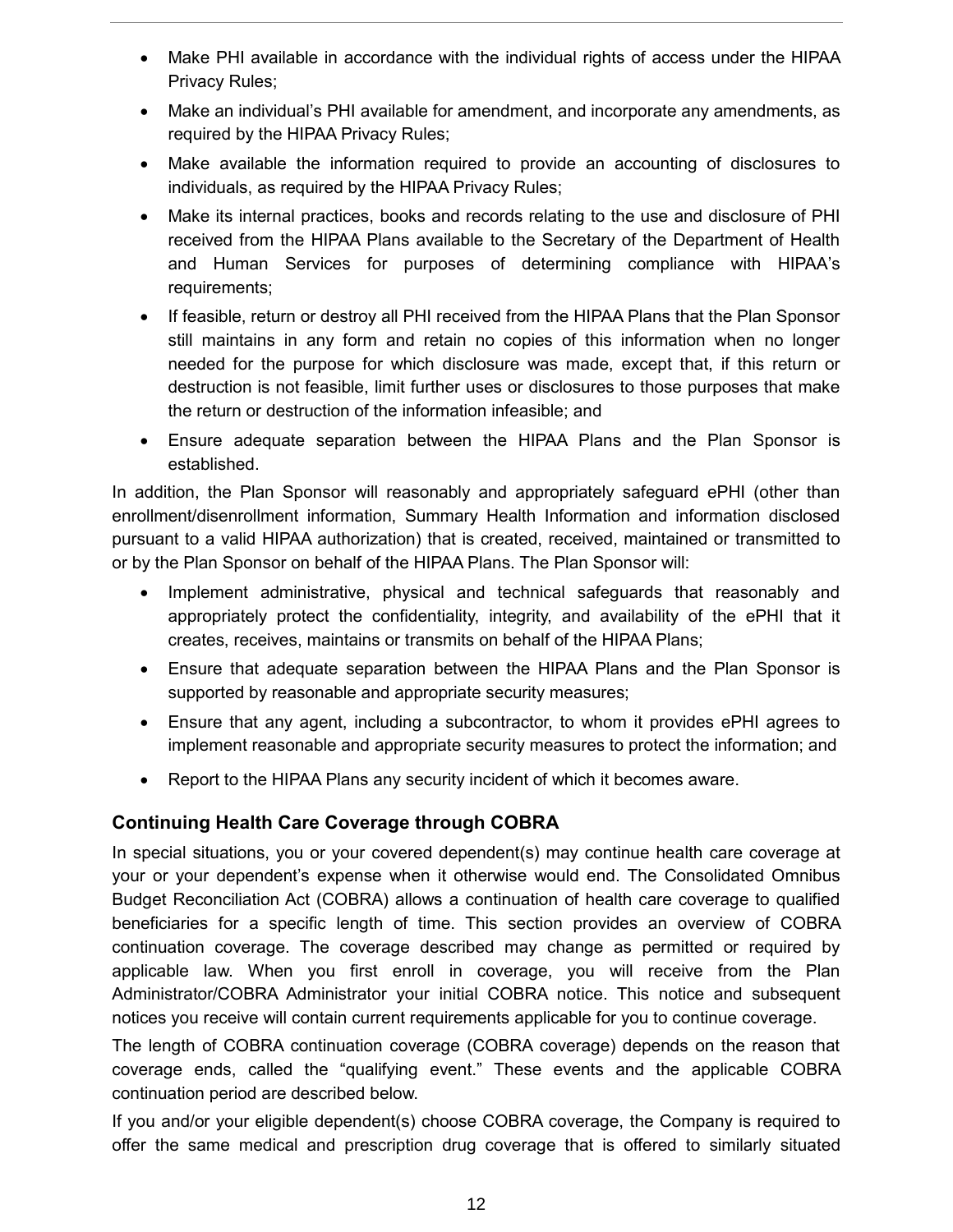employees. Proof of insurability is not required to elect COBRA coverage. In other words, you and your covered dependents may continue the same health care coverage you had under the Plan before the COBRA qualifying event.

If you have a new child during the COBRA continuation period by birth, adoption, or placement for adoption, your new child is considered a qualified beneficiary. Your new child is entitled to receive coverage upon his or her date of birth, adoption, or placement for adoption, provided you enroll the child within 30 days of the child's birth/adoption/placement for adoption. If you do not enroll the child under your coverage within 30 days, you will have to wait until the next open enrollment period to enroll your child.

You may have other options available to you when you lose group health coverage. For example, you may be eligible to buy an individual plan through the Health Insurance Marketplace. By enrolling in coverage through the Marketplace, you may qualify for lower costs on your monthly premiums and lower out-of-pocket costs. Additionally, you may qualify for a 30 day special enrollment period for another group health plan for which you are eligible (such as a spouse's plan), even if that plan generally doesn't accept late enrollees.

For more information about the Marketplace, visit [www.HealthCare.gov.](http://www.healthcare.gov/)

# **COBRA Qualifying Events and Length of Coverage**

Each person enrolled in benefits will have the right to elect to continue health benefits upon the occurrence of a qualifying event that would otherwise result in such person losing health benefits. Qualifying events and the length of COBRA continuation are as follows:

#### 18-Month Continuation

Health care coverage for you and your eligible dependent(s) may continue for 18 months after the date of the qualifying event if your:

- employment ends for any reason other than gross misconduct; or
- hours of employment are reduced.

#### **18-Month Continuation Plus 11-Month Extension**

If you or your eligible dependent is disabled at the time your employment ends or your hours are reduced, the disabled person may receive an extra 11 months of coverage in addition to the 18 month continuation period (for a total of 29 months of coverage). If the individual entitled to the disability extension has non-disabled family members who have COBRA coverage due to the same qualifying event, those non-disabled family members will also be entitled to the 11-month extension, including any child born or placed for adoption within the first 60 days of COBRA coverage.

The 11-month extension is available to any COBRA participant who meets all of the following requirements:

- he or she becomes disabled before or within the first 60 days of the initial 18-month coverage period; and
- he or she provides a copy of the Social Security Administration determination letter to the Plan Administrator (or its designated COBRA Administrator); and
- he or she notifies the Plan Administrator (or its designated COBRA Administrator) before the initial 18-month COBRA coverage period ends.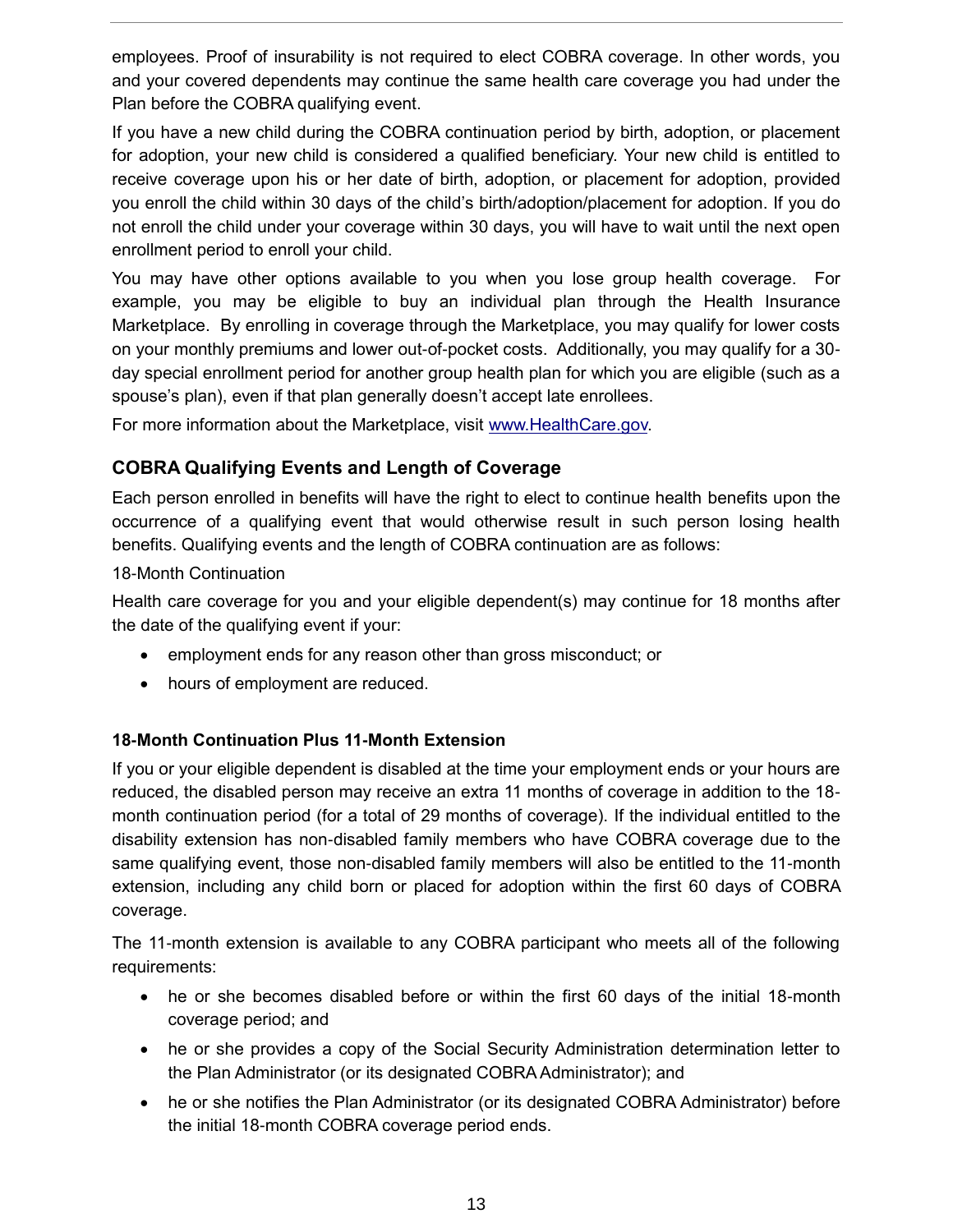You must also notify the Plan Administrator (or its designated COBRA Administrator) within 30 days of the date Social Security Administration determines that you or your dependent is no longer disabled.

## **36-Month Continuation**

Coverage for your eligible dependent(s) may continue for up to 36 months if coverage is lost due to your:

- death;
- divorce or legal separation;
- eligibility for Medicare coverage; or
- dependent child's loss of eligible dependent status under this Plan

Note: If any of these events (other than Medicare entitlement) occur while your dependents are covered under COBRA (because of an 18-month or 18-month plus extension qualifying event), coverage for the second qualifying event may continue for up to a total of 36 months from the date of the first COBRA qualifying event. In no case, however, will COBRA coverage be continued for more than 36 months in total.

If you become eligible for Medicare before a reduction in hours or your employment terminates, coverage for your dependents may be continued for up to 18 months from the date of your reduction in hours or termination of employment, or for up to 36 months from the date you became covered by Medicare, whichever is longer.

# **COBRA Notifications**

If you or your covered dependents lose coverage under the Plan because your employment status changes, you become entitled to Medicare, or you die, the Plan Administrator (or its designated COBRA administrator) will automatically provide you or your dependents with additional information about COBRA continuation coverage, including what actions you must take by specific deadlines.

If your covered dependent loses coverage as a result of your divorce, legal separation or a dependent child's loss of eligibility under the Plan, you or your dependent must notify the Company within 60 days of the qualifying event. The Plan Administrator (or its designated COBRA administrator) will automatically send you or your dependent, as applicable, COBRA enrollment information. If you or your dependent fails to provide notification of the event within 60 days, you or your dependent forfeits all continuation of coverage rights under COBRA. To continue COBRA coverage, you and/or your eligible dependents must elect and pay the required cost for COBRA coverage.

# **Cost of COBRA Coverage**

You or your eligible dependent pays the full cost for health care coverage under COBRA, plus an administrative fee of two percent, or 102 percent of the full premium cost, except in the case of an 11-month disability extension where you must pay 150 percent of the full premium cost for coverage.

# **COBRA Continuation Coverage Payments**

Each qualified beneficiary may make an independent coverage election. You must elect COBRA coverage by completing and returning your COBRA enrollment form as instructed in your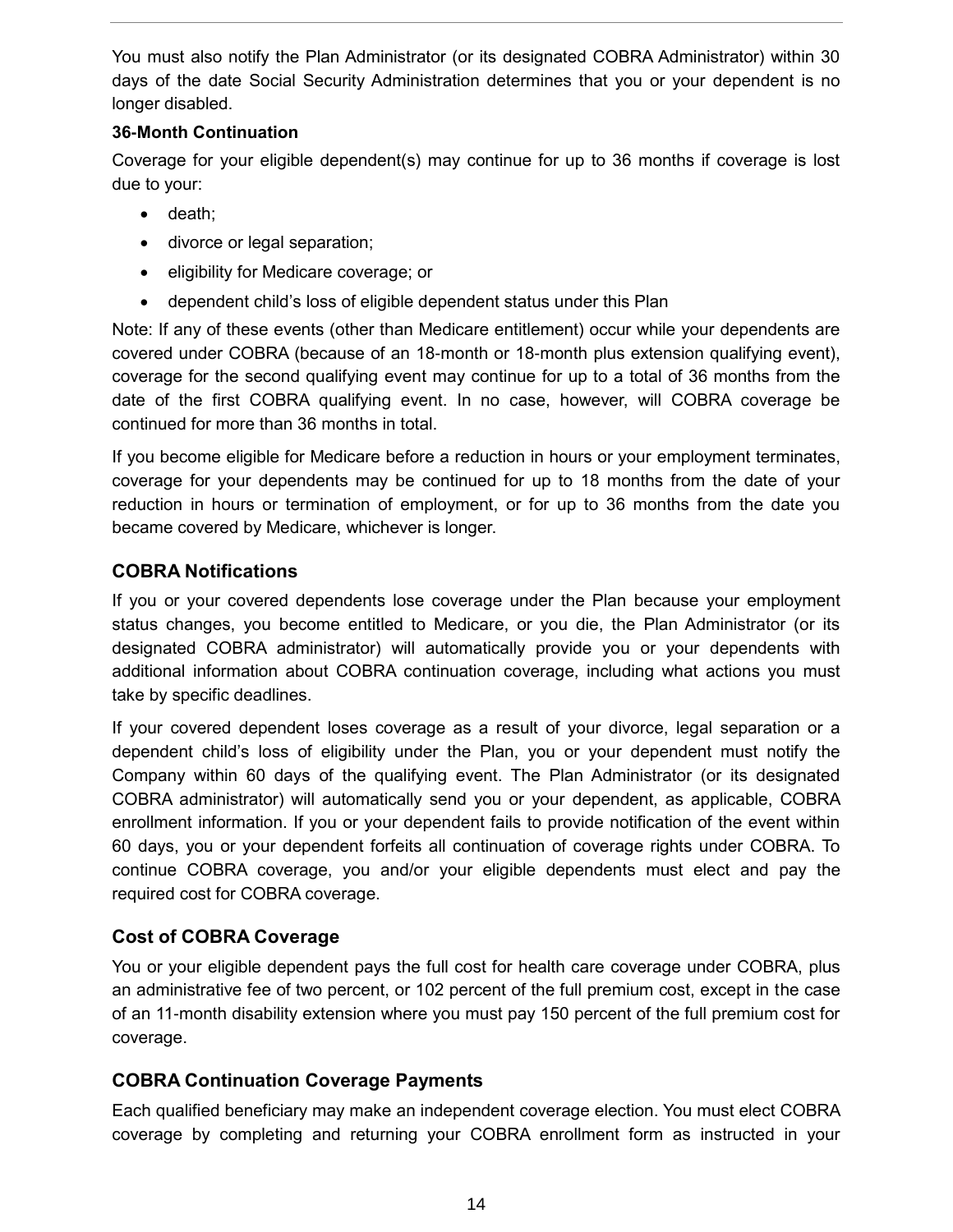enrollment materials within 60 days of the date you receive information about your COBRA rights or, if later, the date of your qualifying event.

The first COBRA premium payment is due no later than 45 days from the date COBRA coverage is elected. Although COBRA coverage is retroactive to the date of the initial qualifying event, no benefits will be paid until the full premium payment is received. Each month's premium is due prior to the first day of the month of coverage. You or your dependent is responsible for making timely payments.

If you or your dependent fails to make the first payment within 45 days of the COBRA election, or subsequent payments within 30 days of the due date (the grace period), COBRA coverage will be canceled permanently, retroactive to the last date for which premiums were paid. COBRA coverage cannot be reinstated once it is terminated. Other important information you need to know about the required COBRA coverage payments follows.

COBRA premium payments that are returned by the bank for insufficient funds will result in termination of your COBRA coverage if a replacement payment in the form of a cashier's check, certified check, or money order is not made within the grace period.

COBRA premium payments must be mailed to the address indicated on your premium notice. Even if you do not receive your premium notice, it is your responsibility to contact the COBRA administrator. Your COBRA coverage will end if payment is not made by the due date on your notice. It is your responsibility to ensure that your current address is on file.

You may be eligible for state or local assistance to pay the COBRA premium. For more information, contact your local Medicaid office or the office of your state insurance commissioner.

# **How Benefit Extensions Impact COBRA**

If you have a qualifying event that could cause you to lose your coverage, the length of any benefit extension period is generally considered part of your COBRA continuation coverage period and runs concurrently with your COBRA coverage. (Also see "Coverage While You Are Not at Work" in the Plan Overview for additional information.)

If you take a leave under the Family and Medical Leave Act (FMLA), COBRA begins;

- at the end of the leave if you do not return after the leave; or
- on the date of termination if you decide to terminate your employment during the leave.

#### **When COBRA Coverage Ends**

COBRA coverage for a covered individual will end when any of the following occur:

- The premium for COBRA coverage is not paid on a timely basis (monthly payments must be postmarked within the 30-day grace period, your initial payment must be postmarked within 45 days of your initial election).
- The maximum period of COBRA coverage, as it applies to the qualifying event, expires.
- The individual becomes covered under any other group medical plan, even though the subsequent plan has a pre-existing condition exclusion, so long as the individual has enough creditable coverage to satisfy the subsequent plan's pre-existing condition exclusion. If the individual does not have enough creditable coverage to meet the new plan's requirement, he or she may continue to purchase COBRA coverage until the earlier of the day he or she is eligible for the new coverage, or 36 months.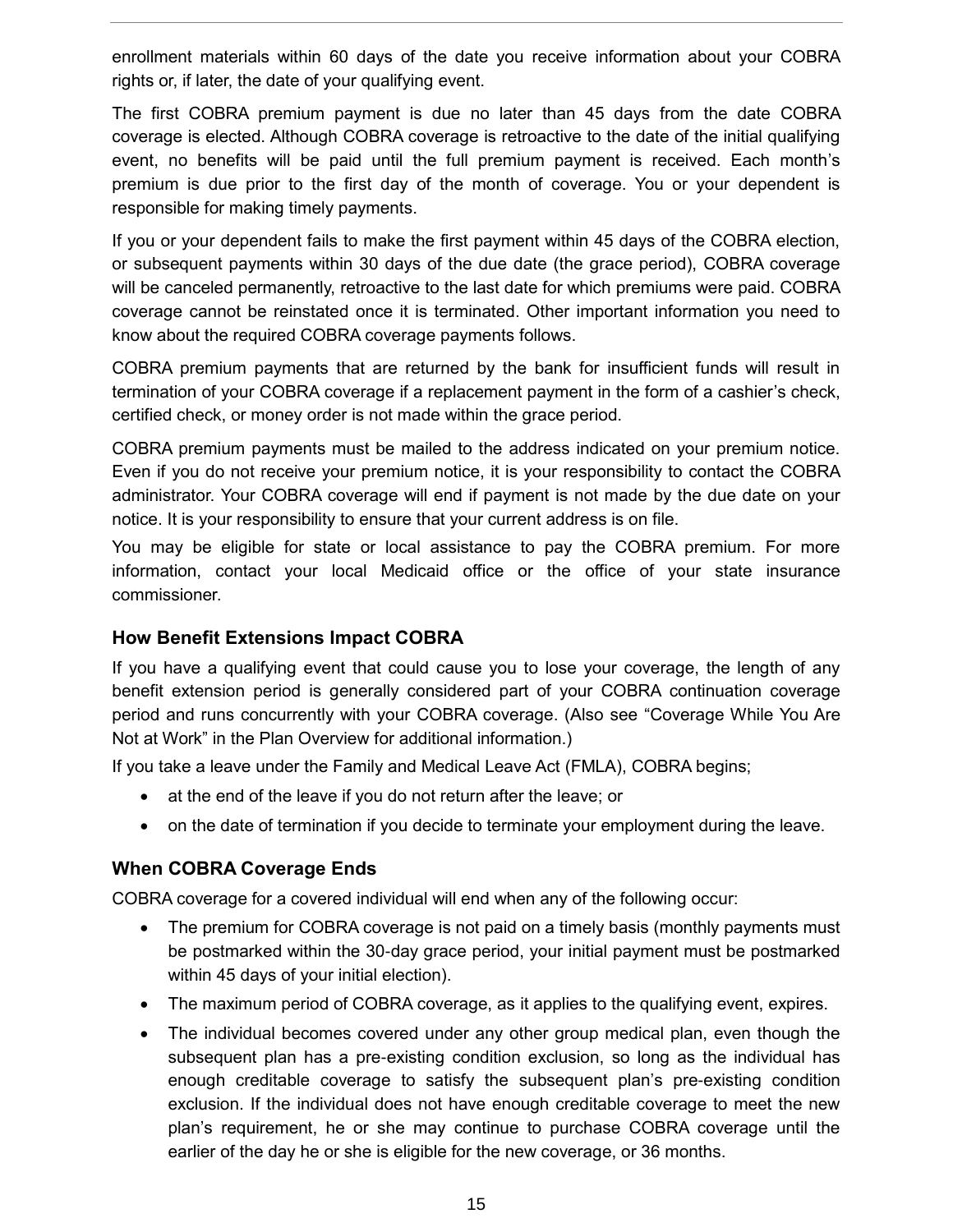- The individual becomes entitled to Medicare.
- The Company terminates its group health plan coverage for all employees.
- Social Security determines that an individual is no longer disabled during the 11-month extension period.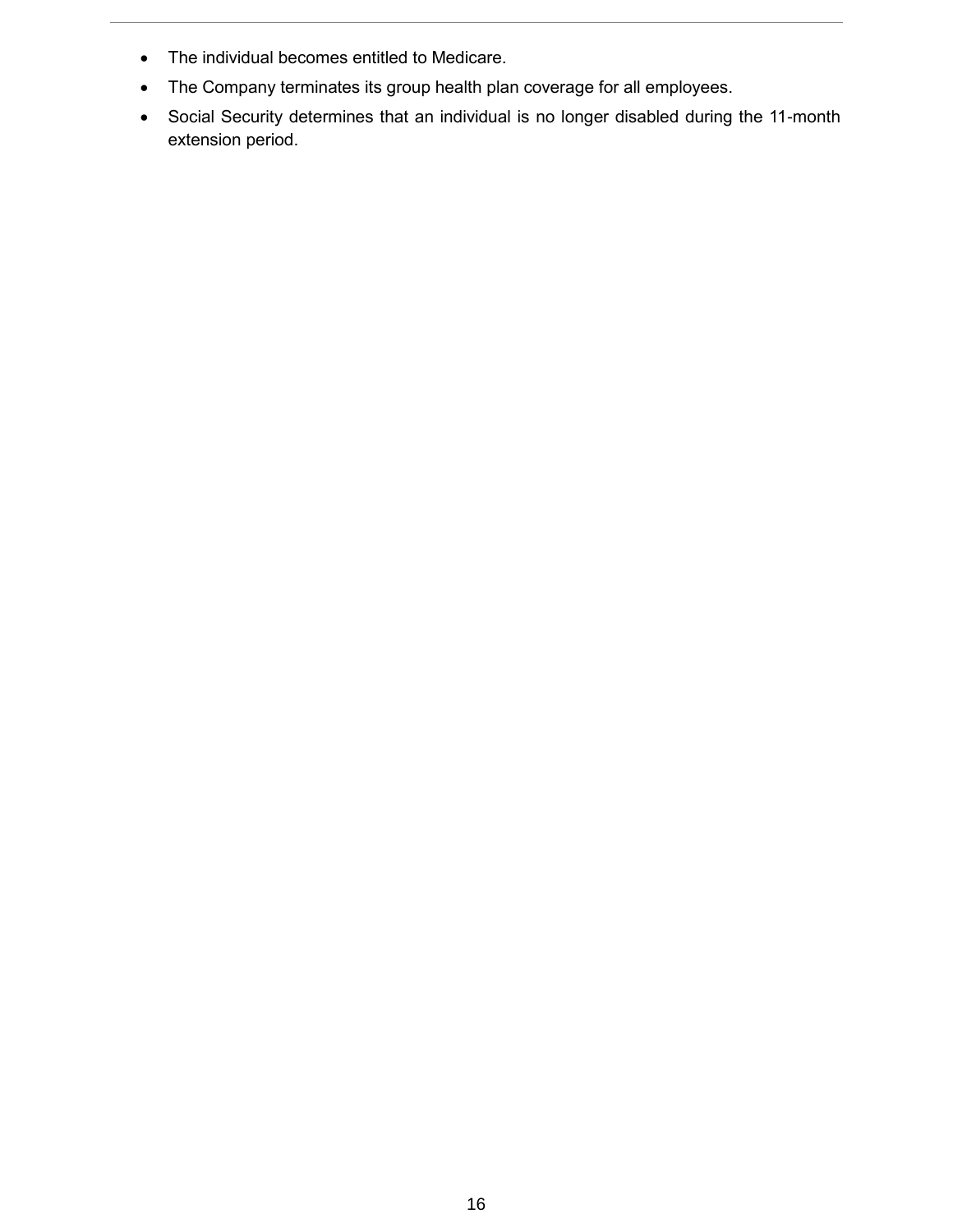# **Adoption of the Plan**

The Sarpy County Major Medical Plan, effective 07/01/2009, as amended and restated herein, is hereby adopted as of 01/01/2019. This document constitutes the basis for administration of the Plan.

IN WITNESS WHEREOF, the parties have caused this document to be executed on this 27th day of February 2019

BY: Bund RKlly

TITLE: \_Sarpy County Board Chairman